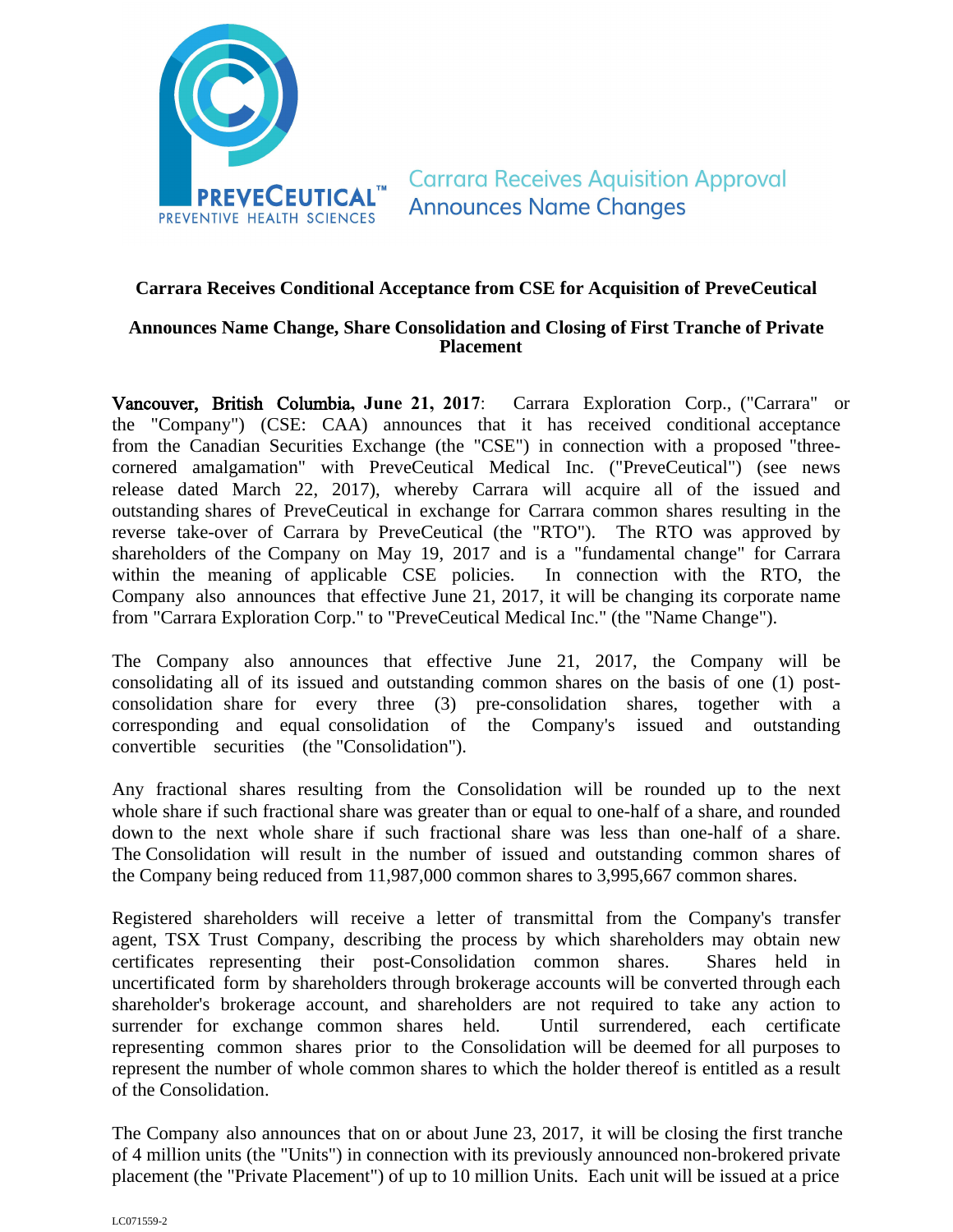of \$0.50 per Unit and consist of one common share of the Company and one transferable common share purchase warrant. Each warrant will entitle the holder thereof to acquire one common share of the Company at an issue price of \$1.00 per share for a period of twelve months from the closing of the Private Placement; provided that in the event that the closing price of the common shares trading on the CSE is at least \$1.50 or more for ten consecutive business days, the Company will have the option of accelerating the expiration date for the exercise of the warrants by giving at least 14 business days' notice.

The Company expects that its common shares will resume trading on a consolidated basis on the CSE on or before July 17, 2017 under the new symbol "PREV".

## *Further Information*

A copy of the RTO agreement and disclosure documents prepared in connection with same may be viewed on the Company's SEDAR profile at www.sedar.com.

Investors are cautioned that, except as disclosed in the disclosure documents provided in connection with the RTO, any information released or received with respect to the RTO may not be accurate or complete and should not be relied upon.

#### **On Behalf of the Board of Directors**

Stephen Van Deventer Chairman and Chief Executive Officer

#### **For further information, please contact:**

Stephen Van Deventer Chairman and Chief Executive Officer 604-306-9669

*Neither the CSE nor its regulation services provider (as such term is defined in the policies of the CSE) accepts responsibility for the adequacy or accuracy of this news release.*

#### **Forward-Looking Statements:**

This news release includes certain statements that constitute "forward-looking information" within the meaning of applicable Canadian securities laws. Readers are cautioned that forward-looking statements are not guarantees of future performance or events and, accordingly, are cautioned not to put undue reliance on forward-looking statements due to the inherent uncertainty of such statements. Statements in this news release that are not purely historical are forward-looking statements and include any statements regarding beliefs, plans, expectations and orientations regarding the future. Often, but not always, forward-looking statements can be identified by words such as "pro forma", "plans", "expects", "may", "should", "budget", "schedules", estimates", "forecasts", "intends", "anticipates", "believes", "potential" or variations of such words including negative variations thereof and phrases that refer to certain actions, events or results that may, could, would, might or will occur or be taken or achieved. Such forward-looking statements include, among others, statements as to the terms and conditions or other matters related to the RTO, the Name Change, the Consolidation and the Private Placement, the resumption of trading of the Company's common shares on the CSE, the anticipated business plans of the Company regarding the foregoing, the timing of future activities and the prospects of their success, including changes in management and the use of the funds raised in the Private Placement, and the Company's ability and success in executing its proposed business plans. Actual results could differ from those projected in any forward-looking statements due to numerous factors including risks and uncertainties relating to the inability of the Company, as applicable, to among other things,